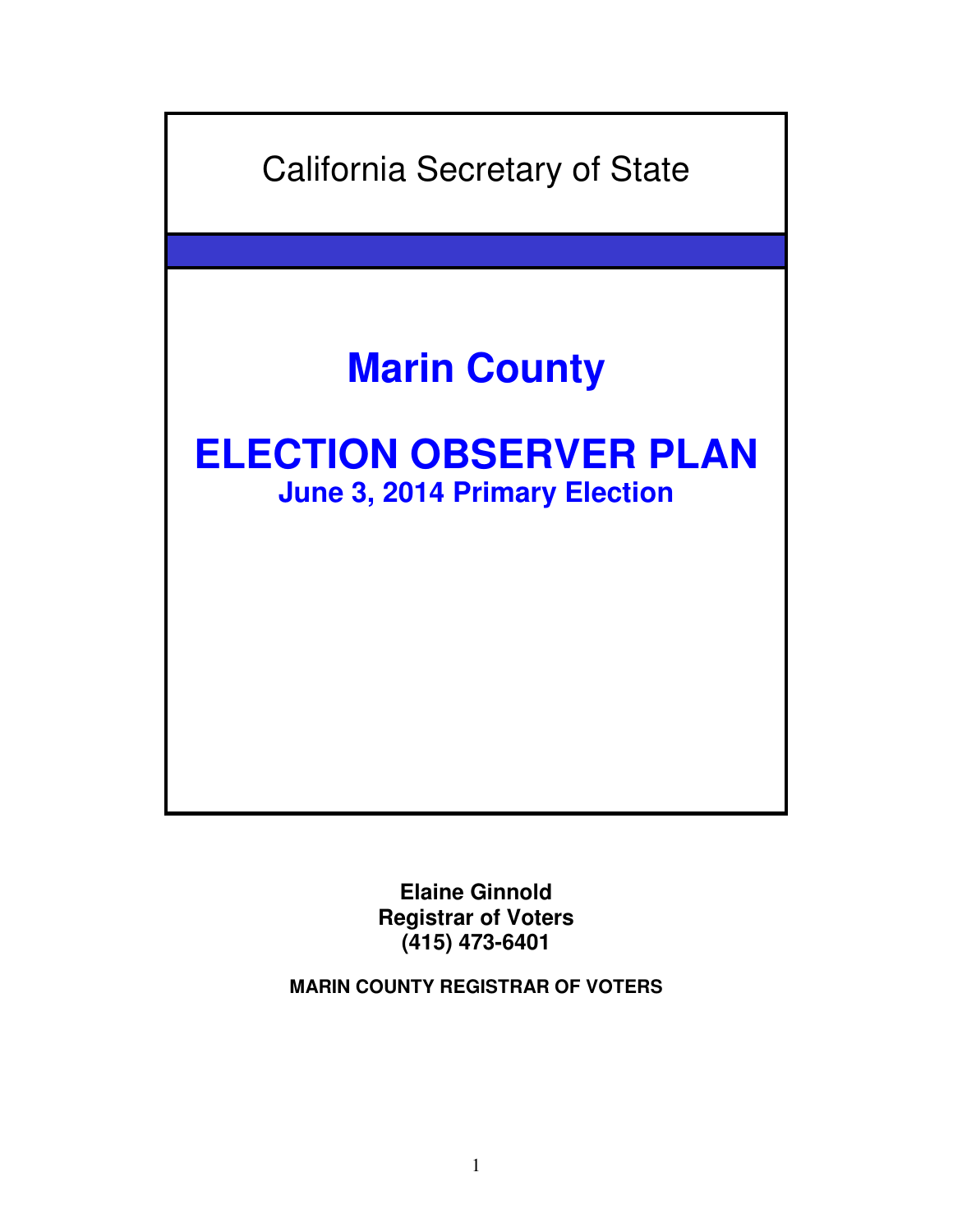### **ELECTION OBSERVER PANEL PLAN For the June 3, 2014 Gubernatorial Primary Election**

**Date:** January 3, 2014

## **County Information**

County of Marin Elaine Ginnold Registrar of Voters (415) 473-6401

## **System Information**

ES&S Accuvote OS ES&S AutoMARK

## **Purpose of Election Observer Panel**

- Provides an avenue for public observation of the election process
- Assists in ensuring the integrity of the election process
- Encourages participation and builds voter confidence in the election process
- Provides feedback to Registrar of Voters

### **Invitations**

At E-60, prepare an Election Fact Sheet which includes observer opportunities with dates of key activities for the upcoming election. Distribute to Election Advisory Committee, the news media, and post on Registrar of Voters website, www.marinvotes.org.

Between E-60 and E-40, send invitations to participate on the Logic and Accuracy Board/Observer Panel to the following organizations:

- Marin County Grand Jury
- League of Women Voters

In addition, send invitations to observe the election to the County Central Committees of each qualified political party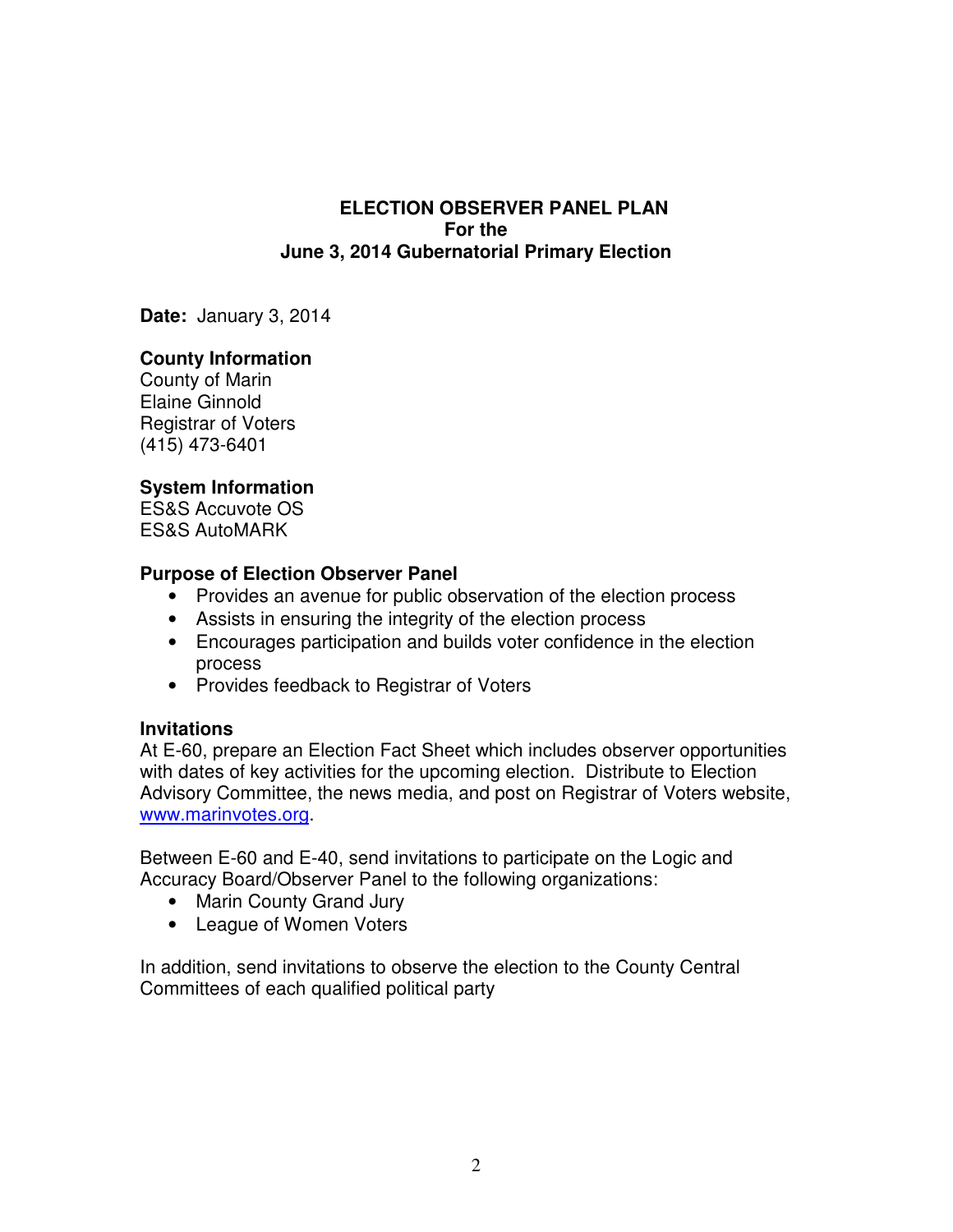## **Appointment Letters and Letters for Introduction to Poll Workers**

Marin County's formal Observer Panel is composed of members of the Logic and Accuracy Board/Observer Panel. The Registrar of Voters sends appointment letters to all members of this board and other individuals who wish to observe the election,

- Letter of introduction to Inspectors of polling places,
- List of polling place addresses within the county,
- Election Fact Sheet.
- Procedures for Observers and
- Observer Feedback Form

### **Mechanism for Feedback**

The Department provides questionnaires for observers to fill out for each polling places they visit on Election Day. Questionnaire provides feedback to election official.

# **General Rules for Observers**

Attached

## **Notice to Media**

On or before E-15, the Registrar of Voters sends information about election night vote counting activities to all major news media – radio, TV and newspapers – in the area. The election night summary and a list of polling places in the county are included in the mailing.

### **Meet with Observers**

At E-12, the Registrar and Assistant Registrar meet with the Logic and Accuracy Board/Observer panel members from the Marin County League of Women Voters and the Marin County Grand Jury to conduct the Logic and Accuracy test and explain election observer responsibilities. The Registrar of Voters arranges to meet with additional observers to provide observer materials and answer questions.

# **Public Notice of Vote Counting**

At E-10, the Registrar of Voters publishes a legal notice notifying the public of the addresses of all polling places in the county and the location of the central county site for mail ballots.

# **ATTACHMENTS:**

Letter of invitation Letter of introduction Feedback form Election Fact Sheet Observer procedures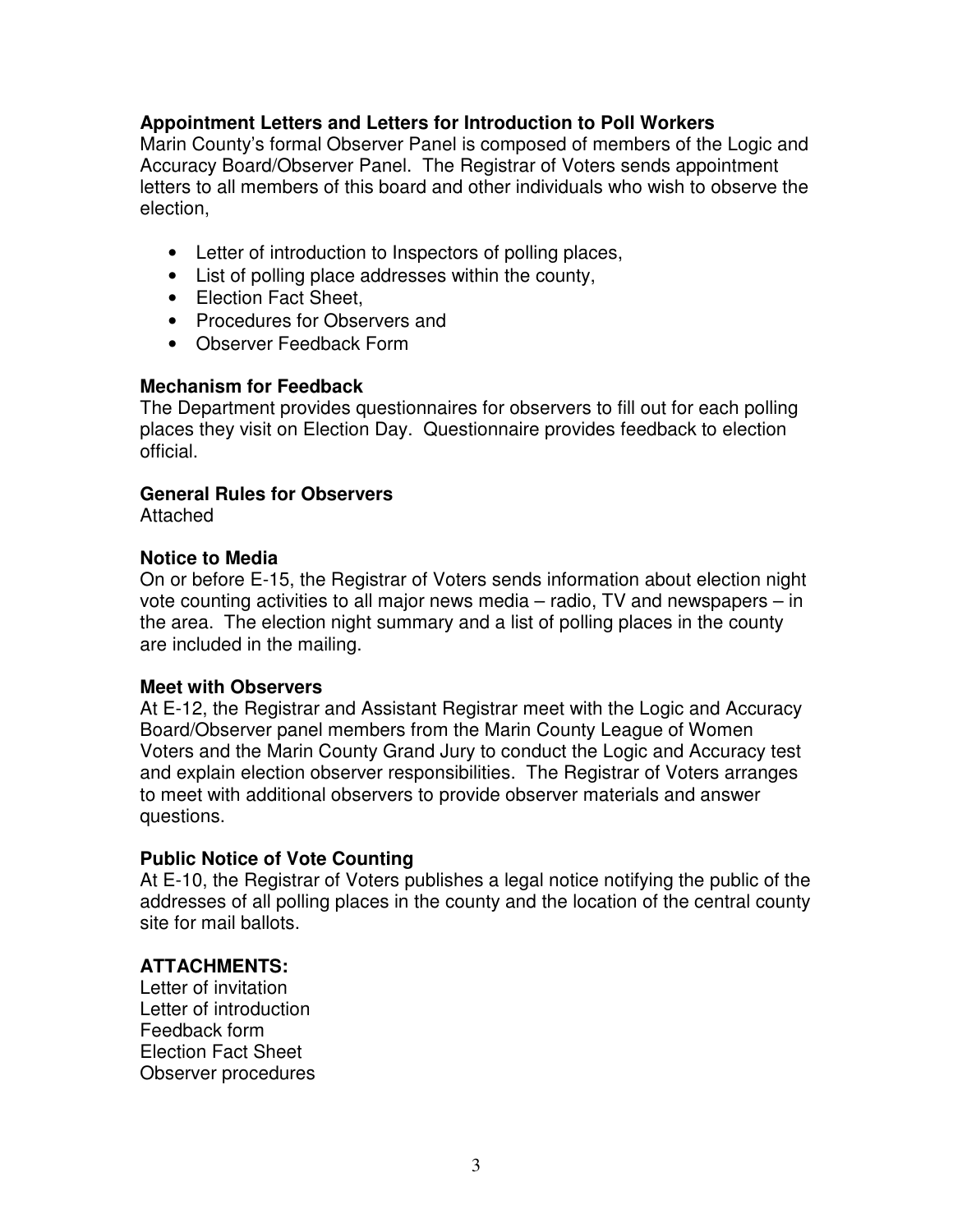# **SAMPLE LETTER INVITING MEMBERS FOR ELECTION OBSERVER PANEL**

SUBJECT: Election Observers for the June 3, 2014 Primary Election

I am writing to invite members of your organization to be a member of the Election Observer Panel to observe activities associated with the June 3, 2014 Primary Election.

Members of the Observer Panel may observe activities at one or more polling places on Election Day and observe the return and tabulation of ballots at the Civic Center on Election Night. Panel members may also observe pre and post election activities such as the preparation of the ballot; the processing of vote by mail and provisional ballots, the manual tally of 1% of the precincts and the reconciliation of ballots and rosters after the election. We will provide the following material to observers: polling place list; letter of introduction to the Inspector of the Precinct; questionnaire to fill out about their observations.

If your organization would like to provide observers for this election, please let me know the name and contact information of your representative. You may notify me by mail, by phone at (415) 473-6401, or at eginnold@marincounty.org by March 14. I will then contact your representative to schedule the election observation activities.

Thank you.

Sincerely,

Elaine Ginnold Registrar of Voters

Rev. 1/7/2014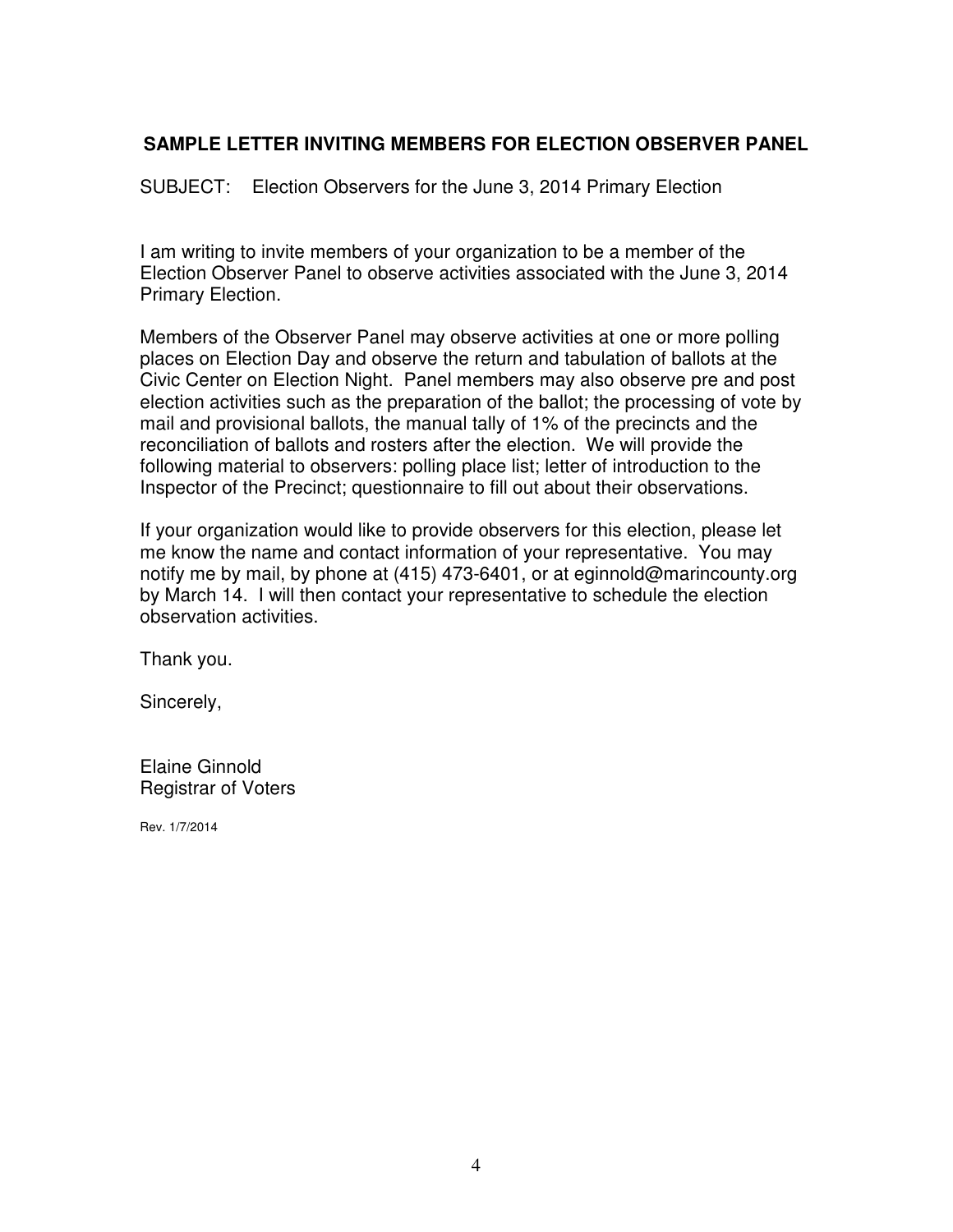# **SAMPLE LETTER OF INTRODUCTION OF ELECTION OBSERVER TO POLL WORKER**

Election Date\_\_\_\_\_\_\_\_\_\_\_\_\_\_\_\_

TO: Chief and Deputy Inspectors at polls

FROM: Elaine Ginnold, Registrar of Voters

SUBJECT: Introduction of Election Observer

This letter introduces \_\_\_\_\_\_\_\_\_\_\_\_\_\_\_\_\_\_\_\_\_\_\_\_\_\_, whom I have appointed as a member of the Election Observer Panel for the **with the annuming Election**.

The Observer may observe all aspects of the election at your polling place, including polling place set up, Election Day activities at the polls, and closing the polls.

The Observer has been informed that he/she may not sit at the official table, give directions to voters, handle ballots, or interfere in any way with the voting process.

Please give this Observer your full cooperation in allowing him/her to observe all parts of the election process at your polling place.

If you experience any problems with the Observer at your precinct, please call our office immediately at (415) 473-6439

Rev. 1/7/2014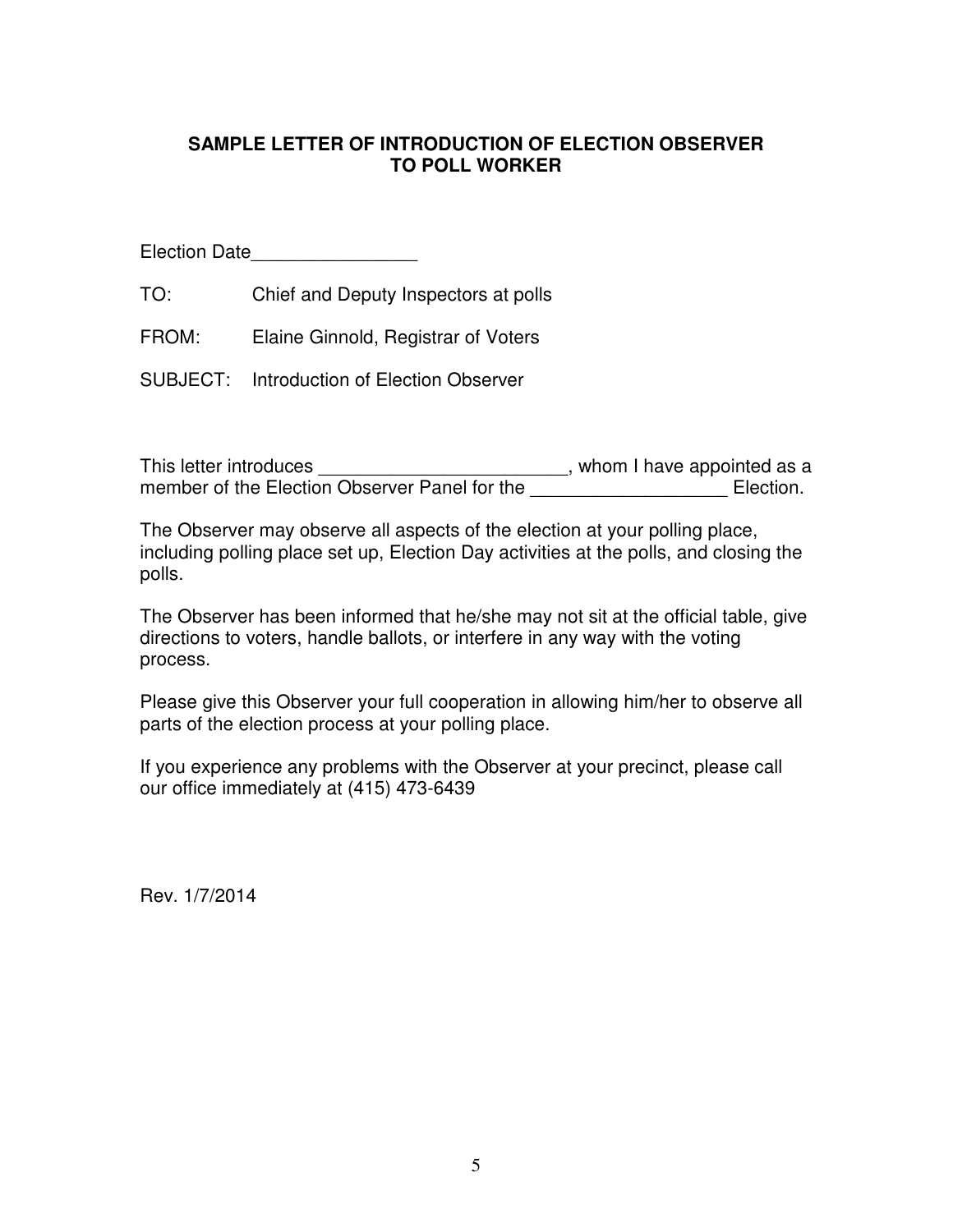## **MARIN COUNTY REGISTRAR OF VOTERS ELECTION OBSERVER FEEDBACK ON PRECINCT\_\_\_\_\_\_\_\_\_\_ June 3, 2014 Primary Election**

| <b>OBSERVATION</b>           | <b>YES</b> | N <sub>O</sub> | <b>NA</b> | <b>COMMENTS</b> |
|------------------------------|------------|----------------|-----------|-----------------|
| Did the polling place open   |            |                |           |                 |
| at 7:00 a.m.?                |            |                |           |                 |
| Is the Accuvote scanner      |            |                |           |                 |
| accepting ballots?           |            |                |           |                 |
| Is the Automark terminal     |            |                |           |                 |
| set up and turned on?        |            |                |           |                 |
| Are the voting booths set    |            |                |           |                 |
| up to provide privacy?       |            |                |           |                 |
| Is the tri-fold sign board   |            |                |           |                 |
| set up?                      |            |                |           |                 |
| Are signs prohibiting        |            |                |           |                 |
| electioneering within 100'   |            |                |           |                 |
| of the polling place         |            |                |           |                 |
| entrance posted outside?     |            |                |           |                 |
| Do poll workers offer a      |            |                |           |                 |
| provisional ballot if a      |            |                |           |                 |
| voters' name is not on the   |            |                |           |                 |
| Roster?                      |            |                |           |                 |
| Is outside street index      |            |                |           |                 |
| updated hourly?              |            |                |           |                 |
| Are poll workers             |            |                |           |                 |
| courteous to voters?         |            |                |           |                 |
| If the polling place has     |            |                |           |                 |
| more than one precinct, is   |            |                |           |                 |
| a pollworker assigned to     |            |                |           |                 |
| direct voters to the correct |            |                |           |                 |
| precinct table?              |            |                |           |                 |
| At poll closing, did         |            |                |           |                 |
| pollworkers post the         |            |                |           |                 |
| Accuvote results tape?       |            |                |           |                 |
| Did poll workers seal the    |            |                |           |                 |
| voted ballots inside the     |            |                |           |                 |
| containers?                  |            |                |           |                 |
| Did 2 poll workers           |            |                |           |                 |
| accompany the ballots to     |            |                |           |                 |
| the receiving center?        |            |                |           |                 |
| Other observations           |            |                |           |                 |
|                              |            |                |           |                 |

**OVER**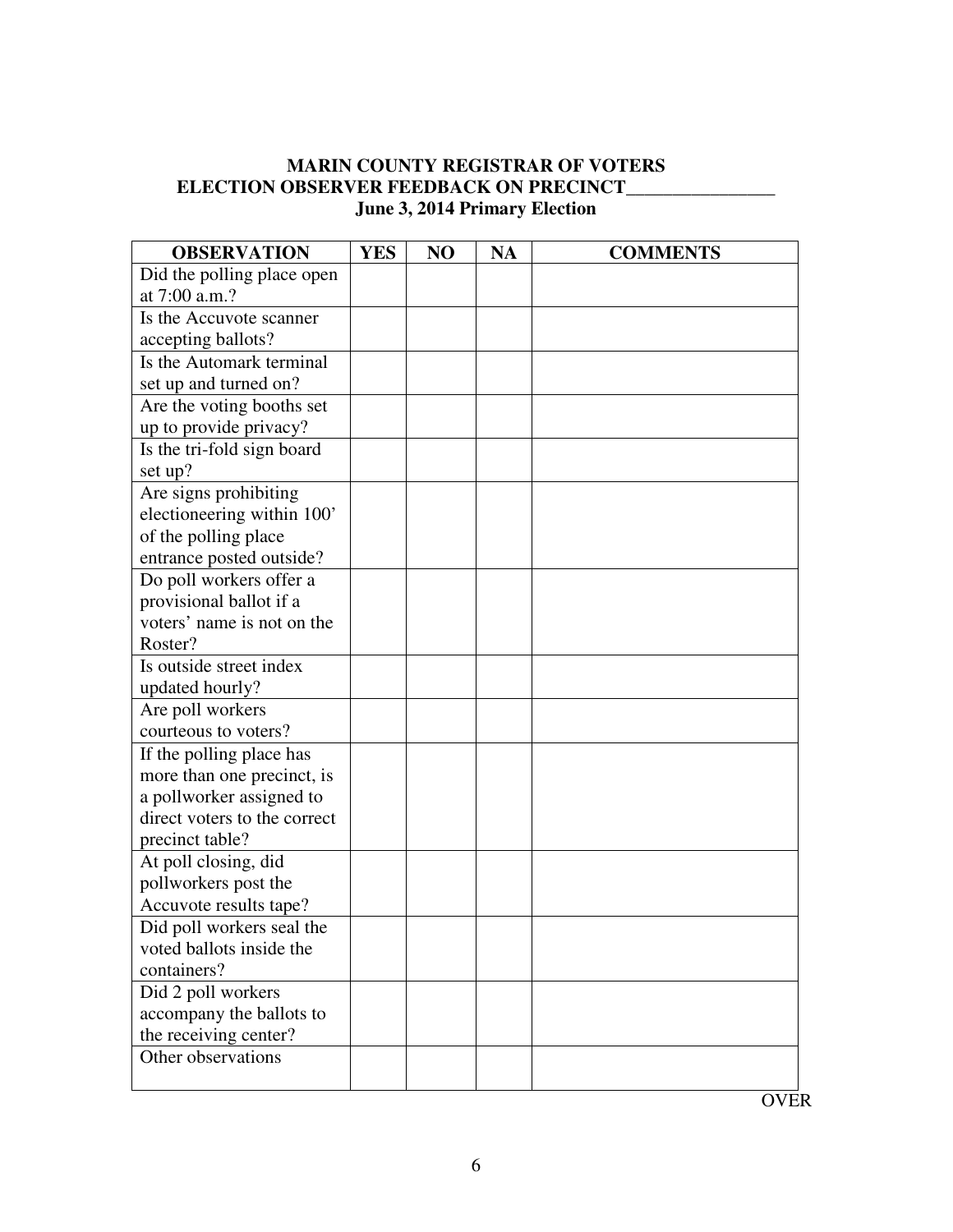# **PLEASE RANK POLLING PLACE AND POLL WORKERS**

#### **How do you rank this polling place?**

**Excellent** – spacious; restrooms available; accessible to voters with physical disabilities; telephone nearby; electrical outlets; adequate heating/cooling; ideal polling place

\_\_\_\_**Good** – voting booths fit; restrooms available; may need modification to be fully accessible to voters with physical disabilities; adequate heating/cooling; telephone in building; adequate number of electrical outlets

**Poor** – space for voting booths is inadequate; no bathrooms available; inaccessible to voters with physical disabilities; no or poor heating/cooling; no telephone available; dim lighting; inadequate number of electrical outlets.

Comment:\_\_\_\_\_\_\_\_\_\_\_\_\_\_\_\_\_\_\_\_\_\_\_\_\_\_\_\_\_\_\_\_\_\_\_\_\_\_\_\_\_\_\_\_\_\_\_\_\_\_\_\_\_\_\_\_

#### **How do you rank the poll workers in this precinct?**

**Excellent** – all or most of workers are experienced and knowledgeable; voting equipment and table is set up to promote organized flow of voters; official table is well organized; workers polite to voters; workers are following election procedures.

\_\_\_\_\_\_\_\_\_\_\_\_\_\_\_\_\_\_\_\_\_\_\_\_\_\_\_\_\_\_\_\_\_\_\_\_\_\_\_\_\_\_\_\_\_\_\_\_\_\_\_\_\_\_\_\_\_\_\_\_\_\_\_\_

\_\_\_\_**Good** – Same as above, except that workers are not as experienced or knowledgeable about election procedures and may need coaching on election procedures.

**Fair –** workers are following most procedures, but table is disorganized and polling place is not set up to promote efficient flow of voters.

**Poor** – Inspector/s are rude to voters; workers are not following or unable to follow election procedures; official table disorganized; election equipment not set up to promote efficient flow of voters.

Comment:\_\_\_\_\_\_\_\_\_\_\_\_\_\_\_\_\_\_\_\_\_\_\_\_\_\_\_\_\_\_\_\_\_\_\_\_\_\_\_\_\_\_\_\_\_\_\_\_\_\_\_\_\_\_\_\_

Name of Observer

\_\_\_\_\_\_\_\_\_\_\_\_\_\_\_\_\_\_\_\_\_\_\_\_\_\_\_\_\_\_\_\_\_\_\_\_\_\_\_\_\_\_\_\_\_\_\_\_\_\_\_\_\_\_\_\_\_\_\_\_\_\_\_\_